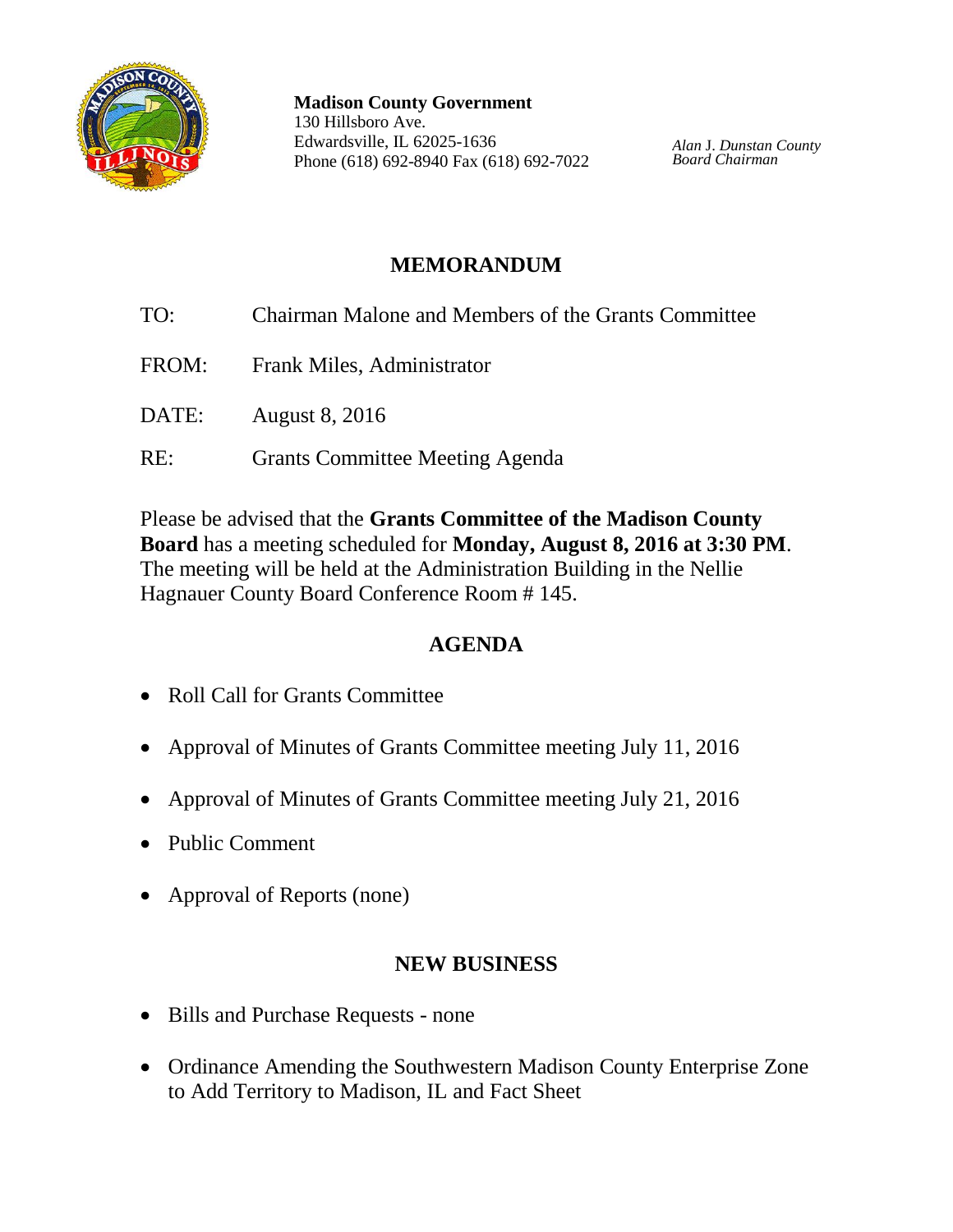- Resolution authorizing the Approval of HUD CoC program Grant Agreement for Transitional Housing in the amount of \$262,031.00 and Fact Sheet
- Resolution authorizing the Approval of HUD CoC Program Grant Agreement for Veterans Mainstay Program in the amount of \$20,362.00 and Fact Sheet
- Resolution authorizing the Approval of HUD CoC Program Grant Agreement for Madison County Planning Grant in the amount of \$61,719.00 and Fact Sheet
- Resolution authorizing the Approval of HUD CoC Program application for 2016 renewing existing programs and new application for bonus and Fact Sheet
- Resolution of AGREEMENT for Cahokia Mounds Project and Fact **Sheet**
- MCCD Administrator Update
	- o Economic Development Programs and Projects Update
	- o CDBG Program Evaluation Meeting
	- o Weatherization Bid Update

### **OLD BUSINESS**

None

### **ADJOURNMENT**

Next meeting Date September 12, 2016

If you should have any questions, comments, or concerns prior to the meeting on any of these items, please feel free to contact me at 692-8940.